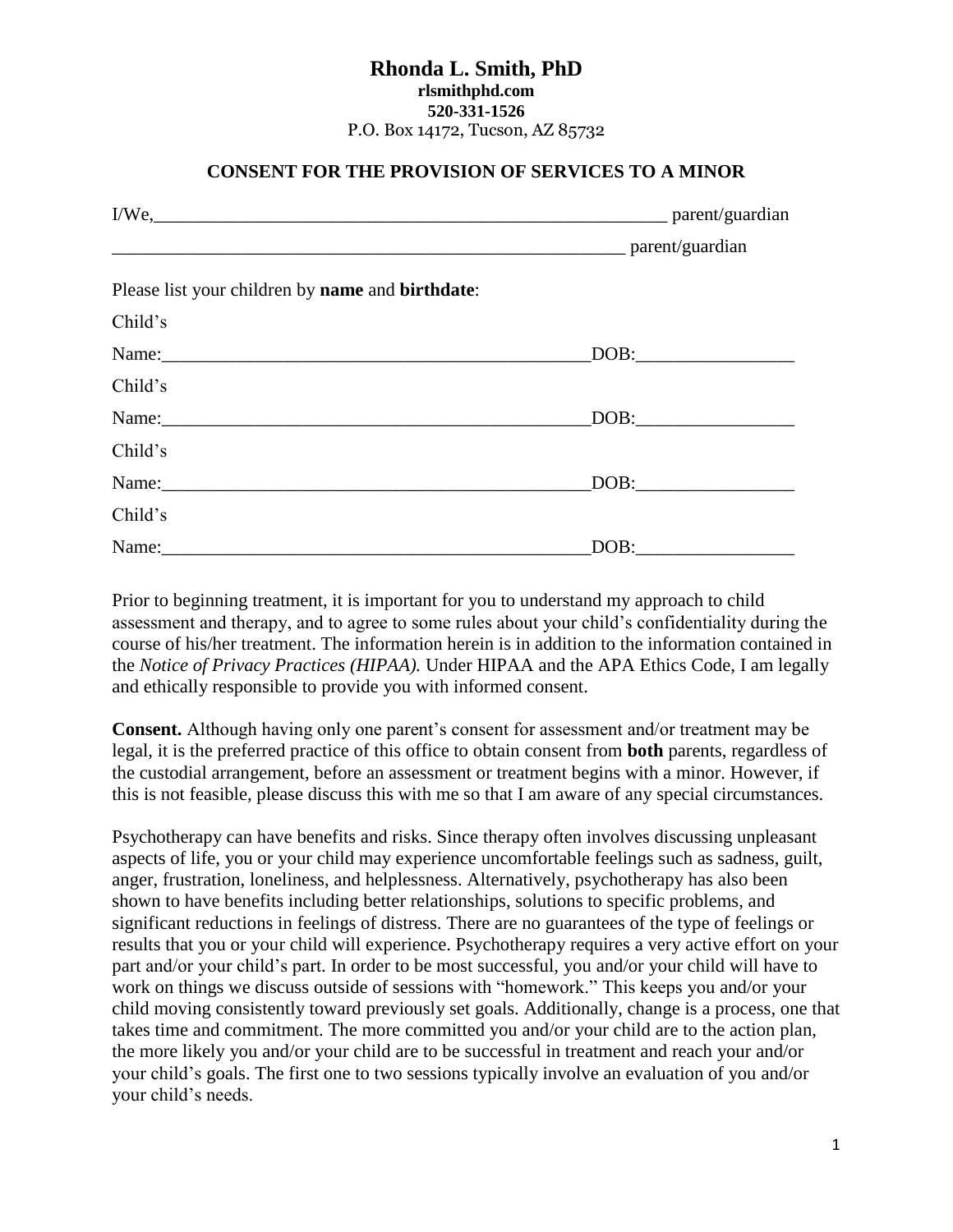## **Rhonda L. Smith, PhD rlsmithphd.com 520-331-1526** P.O. Box 14172, Tucson, AZ 85732

At the end of the evaluation, I will be able to offer you some first impressions of what the work will entail and a course of action, if you decide to continue. You should evaluate this information and decide if you feel comfortable working with me. The professional relationship is strictly voluntary.

**Minor Confidentiality for Therapy.** In the case of child therapy, it is most effective when a trusting relationship exists between the psychologist and the patient. Privacy is especially important in securing and maintaining that trust. It is often necessary for children to develop an environment of privacy whereby they feel free to discuss personal matters with greater freedom. This is particularly true for adolescents who are naturally developing a greater sense of independence and autonomy. By signing this agreement, you will be waiving your right of access to your child's treatment records.

It is my policy to provide you with general information about your child's (i.e., 12 years and younger) treatment status and to encourage teenage children to share directly with their parents. As your child's therapist, I will raise issues that may be affecting your child either inside or outside the home. If it is necessary to refer your child to another mental health professional with more specialized skills, I will share that information with you. I will not share with you what your child has disclosed to me without your child's assent. I will encourage your child to regularly provide you with a summary that will describe what issues were discussed, what progress was made, and what areas are likely to require intervention in the future. In addition, I will periodically request that you provide supportive information in order for me to best help your child and the family.

If your child is an adolescent, it is possible that he/she will reveal sensitive information regarding sexual contact, alcohol and drug use, or other potentially problematic behaviors. Sometimes these behaviors are within the range of normal adolescent experimentation, but at other times they may require parental intervention. We must carefully and directly discuss your feelings and opinions regarding acceptable behavior. If I ever believe that your child is at serious risk of harming him/herself or another, I will inform you. Examples of serious risk would include a plan to harm self or suicidal ideation that is intensifying.

*Agreement Not to Involve Rhonda L. Smith, PhD, in Custody Disputes and Fees for Mandatory Court Appearances on A Client's Behalf:* When parents bring their children for psychological therapy, it is important that both parents consent to treatment knowing that my role (Rhonda L. Smith, PhD; the role of the clinician) is as the child (or family) therapist, and not as an "expert witness." Although my responsibility to your child may require my involvement in conflicts between the parents, you agree that my (Rhonda L. Smith, PhD's) involvement will be strictly limited to that which will benefit your child. This means that you agree not to involve me, Rhonda L. Smith, PhD, in any custody or visitation disputes, as this would not be in the best interest of your child's relationship with me, Rhonda L. Smith, PhD, and would be counterproductive to the therapeutic process. In particular, you agree not to involve me, Rhonda L. Smith, PhD, in court proceedings regarding any treatment of your child now or in the future,